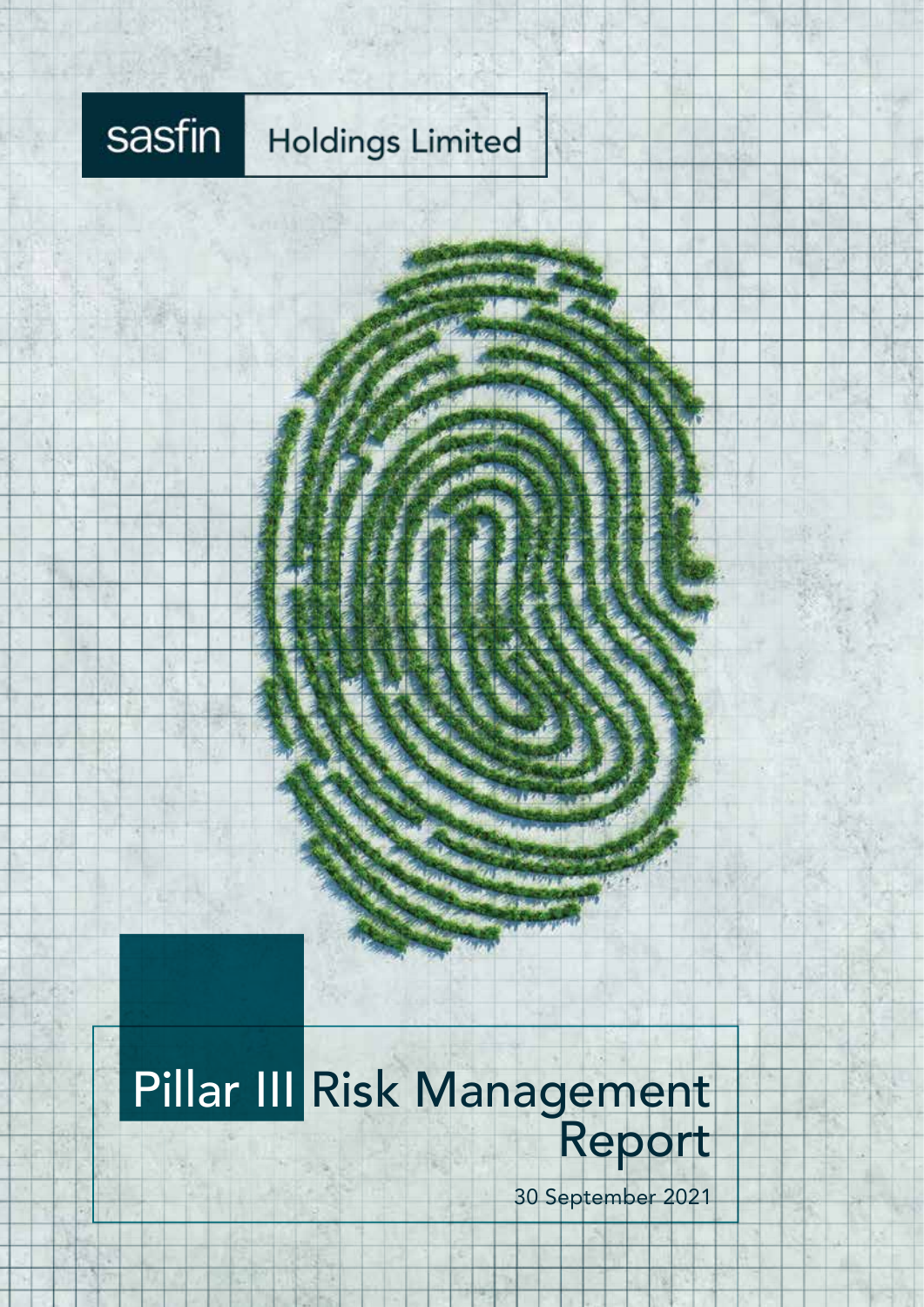## Table of contents

| $\mathbf 1$    | Introduction                                     |
|----------------|--------------------------------------------------|
| $\overline{2}$ | Risk management and risk weighted assets         |
| 2              | OV1: Overview of Risk Weighted Assets (Holdings) |
| 3              | OV1: Overview of Risk Weighted Assets (Bank)     |
| $\overline{4}$ | <b>Capital risk</b>                              |
| $\overline{4}$ | KM1: Key prudential metrics (Holdings)           |
| -5             | KM1: Key prudential metrics (Bank)               |
| 6              | Leverage                                         |
| <u>l</u>       | Liquidity                                        |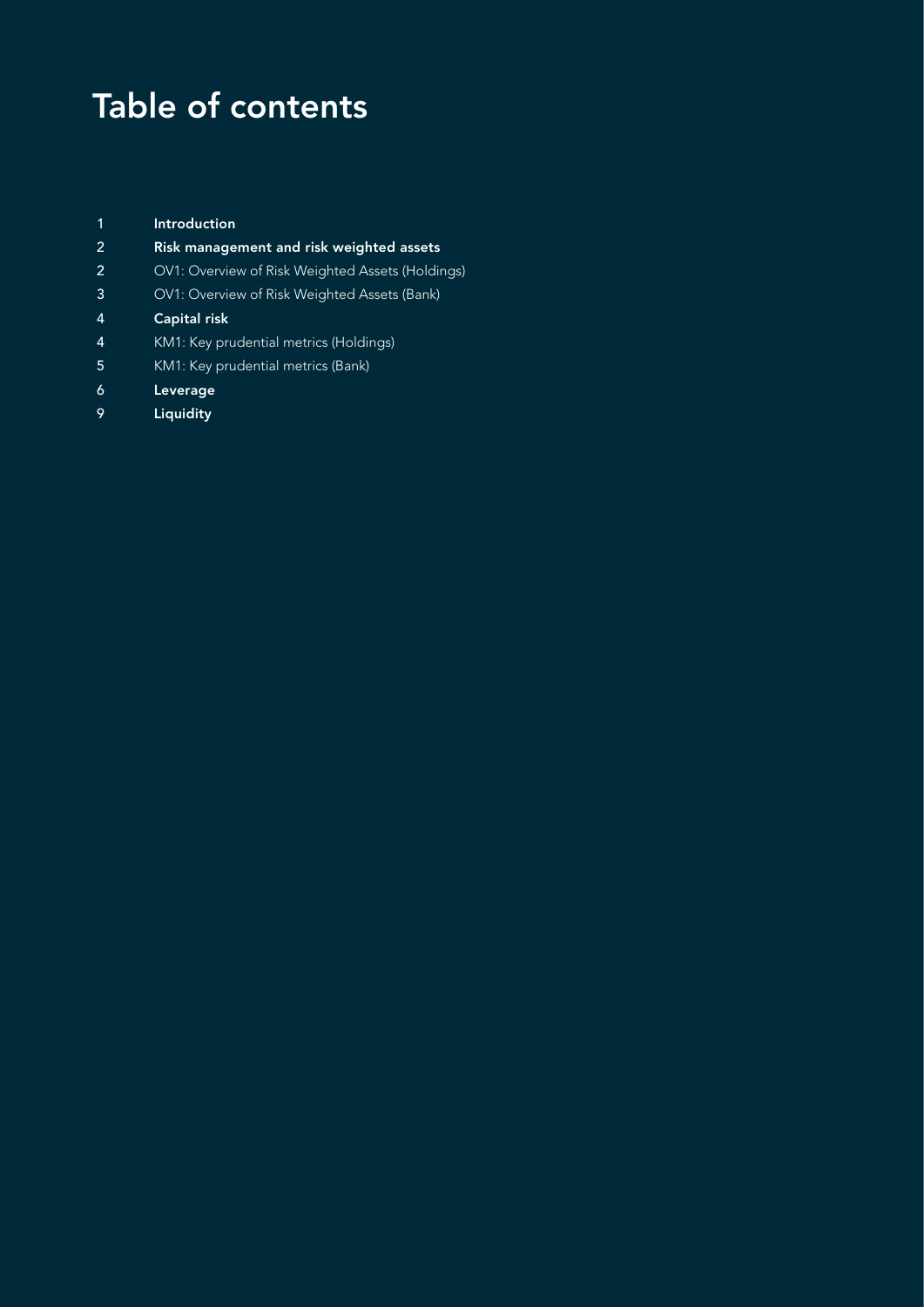### 1. Introduction

The risk and capital management report (Pillar 3 disclosure) provides information regarding the activities of Sasfin Holdings Limited and Sasfin Bank Limited in accordance with:

- The Basel Committee on Banking Supervision's (BCBS) revised Pillar 3 disclosure requirements (Pillar 3 standard), BCBS 309 published in January 2015, and the consolidated and enhanced framework, BCBS 400 published in March 2017; and
- Regulation 43 of the Regulations relating to Banks (Regulations), issued in terms of the Banks Act 94 of 1990, Directive D1/2019 on Matters related to Pillar 3 disclosure requirement framework and all other Pillar 3 disclosurerelated directives issued by the Prudential Authority (PA).

The information in this report applies to banking operations only and is unaudited. Disclosures are prepared on a prospective basis. Monetary values are expressed in Rand thousands.

For the reporting period 30 September 2021, the Board and senior management are satisfied that Sasfin Holdings Limited (Group) and Sasfin Bank Limited's risk and capital management processes are operating effectively, that business activities have been managed within the Enterprise Risk Management Framework and that the Group is adequately capitalised and funded to support the execution of its strategy.

This report has been internally verified through the Group's governance processes, in line with the Group's Public Disclosure Policy, which describes the responsibilities of senior management and the Board in the preparation and review of the Pillar 3 disclosure and aims to ensure that:

- Appropriate internal control processes and procedures relating to qualitative and quantitative information are followed
- The changing nature of user needs as well as the regulatory environment in terms of qualitative and quantitative information are monitored and understood
- The relevance, frequency and materiality of public information is constantly assessed
- Material risks are identified

In this regard the Board and senior management have ensured that the appropriate procedures were followed in the preparation, review and sign-off of all disclosures. The Board is satisfied that the Pillar 3 disclosures have been prepared in line with the Public Disclosure Policy, that appropriate internal control processes and review have been applied, and that the Pillar 3 disclosure complies with the relevant disclosure requirements.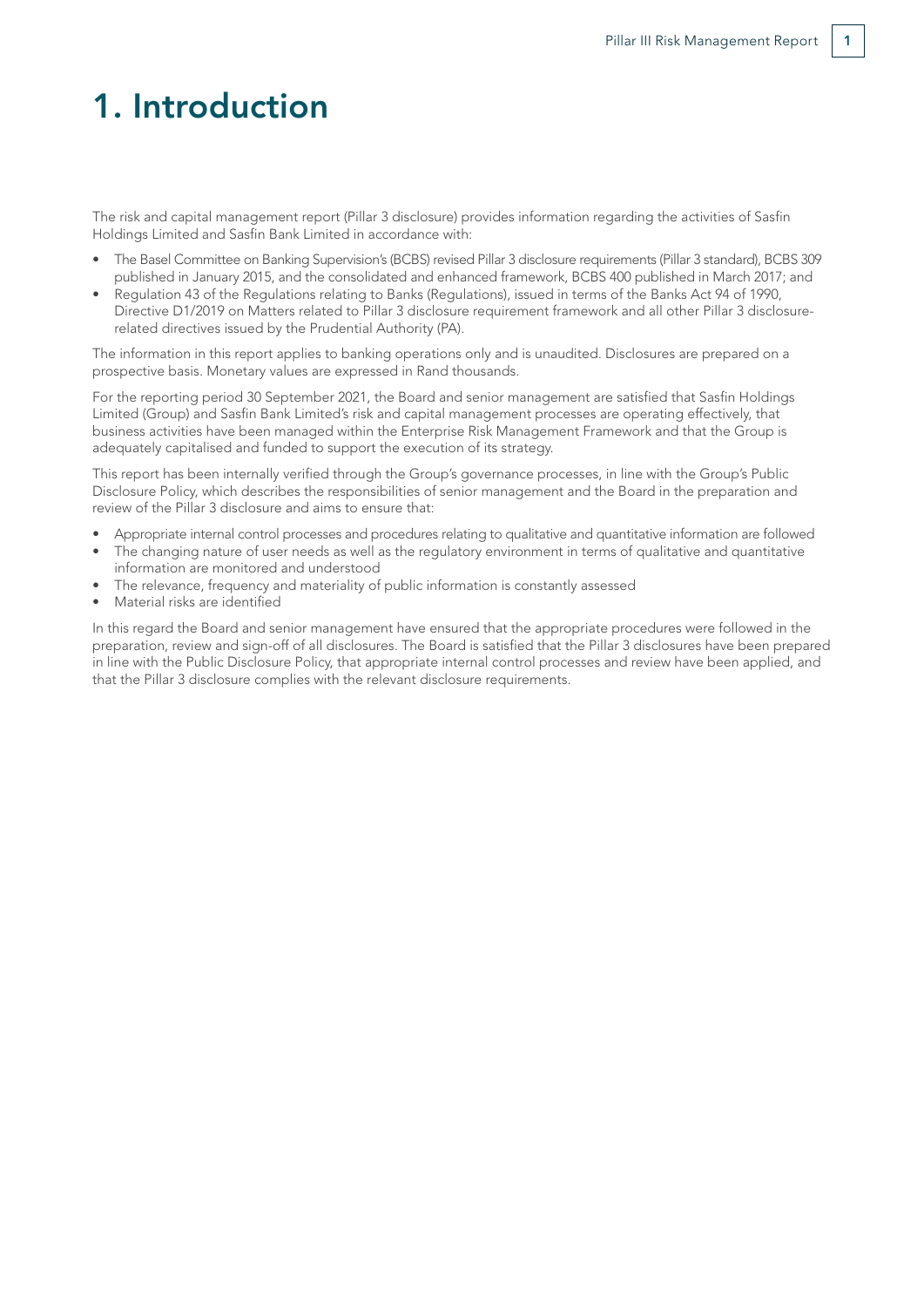### 2. Risk Management and Risk Weighted Assets (RWA)

The approach to risk management is guided by the Enterprise Risk Management (ERM) Framework and is effected by the Board of Directors, management and other personnel. The ERM Framework is applied in strategy setting and across the enterprise, designed to identify potential events that may affect the entity, and manage risk to be within its risk appetite and to provide reasonable assurance regarding the achievement of entity objectives.

#### 2.1 OV1: OVERVIEW OF RISK WEIGHTED ASSETS (HOLDINGS) Overview of risk management, key prudential metrics and RWA

|                          |                                                                                                                                                                 | <b>Sasfin Holdings Ltd</b>    |                               |                        |                                                       |
|--------------------------|-----------------------------------------------------------------------------------------------------------------------------------------------------------------|-------------------------------|-------------------------------|------------------------|-------------------------------------------------------|
|                          |                                                                                                                                                                 | $\mathbf{a}$<br><b>RWA</b>    | $\mathbf b$                   |                        | $\mathbf{C}$<br><b>Minimum</b><br>capital<br>require- |
|                          |                                                                                                                                                                 | <b>Sep-21</b><br>т            | <b>Jun-21</b><br>$T-1$        | <b>Sep-20</b>          | $ments*$<br>$Sep-21$<br>т                             |
| 1<br>$\overline{2}$<br>3 | Credit risk (excluding counterparty credit risk)<br>Of which: standardised approach (SA)<br>Of which: foundation internal ratings-based (F-IRB)<br>approach**   | 4 974 431<br>4 974 431        | 5 137 801<br>5 137 801        | 5 892 171<br>5 892 171 | 497 443<br>497 443                                    |
| 4                        | Of which: supervisory slotting approach**                                                                                                                       |                               |                               |                        |                                                       |
| 5                        | Of which: advanced internal ratings-based (A-IRB) approach                                                                                                      |                               |                               |                        |                                                       |
| 6                        | Counterparty credit risk (CCR)                                                                                                                                  | 54 123                        | 78 190                        | 53 665                 | 5412                                                  |
| 7                        | Of which: standardised approach for counterparty<br>credit risk                                                                                                 | 54 123                        | 78 190                        | 53 665                 | 5412                                                  |
| 8<br>9                   | Of which: Internal Model Method (IMM)***<br>Of which: other CCR***                                                                                              |                               |                               |                        |                                                       |
| 10<br>11<br>12           | Credit valuation adjustment (CVA)<br>Equity positions under the simple risk weight approach<br>Equity investments in funds - look-through approach <sup>#</sup> | 9 2 6 4<br>470 824<br>124 677 | 6 3 3 1<br>341 484<br>243 689 | 2 2 2 9<br>502 487     | 926<br>47 082<br>12 4 68                              |
| 13                       | Equity investments in funds - mandate-based approach#                                                                                                           |                               |                               |                        |                                                       |
| 14                       | Equity investments in funds - fall-back approach <sup>#</sup>                                                                                                   |                               |                               |                        |                                                       |
| 15                       | Settlement risk <sup>#</sup>                                                                                                                                    |                               |                               |                        |                                                       |
| 16<br>17                 | Securitisation exposures in the banking book<br>Of which: securitisation internal ratings-based<br>approach (SEC-IRBA)                                          | 333 961                       | 333 975                       | 333 762                | 33 396                                                |
| 18                       | Of which: securitisation external ratings-based approach<br>(SEC-ERBA), including internal assessment approach                                                  |                               |                               |                        |                                                       |
| 19                       | Of which: securitisation standardised approach (SEC-SA)                                                                                                         | 333 961                       | 333 975                       | 333 762                | 33 396                                                |
| 20                       | Market risk                                                                                                                                                     | 9 3 9 3                       | 19 651                        | 204 941                | 939                                                   |
| 21                       | Of which: standardised approach (SA)                                                                                                                            | 9 3 9 3                       | 19 651                        | 204 941                | 939                                                   |
| 22<br>23                 | Of which: internal model approaches (IMA)<br>Capital charge for switch between trading book and                                                                 |                               |                               |                        |                                                       |
|                          | banking book****                                                                                                                                                |                               |                               |                        |                                                       |
| 24                       | Operational risk                                                                                                                                                | 1 332 530                     | 1 719 613                     | 1670872                | 133 253                                               |
| 25                       | Amounts below thresholds for deduction (subject to                                                                                                              |                               |                               |                        |                                                       |
|                          | 250% risk weight)                                                                                                                                               | 32 253                        | 32 957                        | 20 366                 | 3 2 2 5                                               |
| 26                       | Aggregate capital floor applied                                                                                                                                 |                               |                               |                        |                                                       |
| 27<br>28                 | Floor adjustment (before application of transitional cap)<br>Floor adjustment (after application of transitional cap)                                           |                               |                               |                        |                                                       |
| 29                       | Total (1+6+10+11+12+13+14+15+16+20+23+24+                                                                                                                       |                               |                               |                        |                                                       |
|                          | $25+28$                                                                                                                                                         | 7 341 455                     | 7 913 691                     | 8 680 493              | 734 146                                               |

*\* The Capital requirement calculated at 10.00% of RWA. The minimum requirement excludes the capital conservation buffer requirement. The difference to the BCBS base minimum of 8% relates to the buffer add-on for Pillar 2(A).*

*\*\* The Group does not apply the foundation internal ratings-based and the supervisory slotting approaches (rows 3 and 4 of OV1 template). \*\*\* The standardised approach for measuring counterparty credit risk RWA (SA-CCR) is applied from 1 January 2021. The Group does not apply the internal model method to counterparty credit risk (row 8 of OV1 template) and there were no other CCR (row 9 of OV1 template).*

*\*\*\*\* There were no switches from the banking to a trading book. # From 1 January 2021 the look-through approach is applied in the measuring of equity positions in funds RWA.*

*Instructions & Definitions: See pages 24 & 25 of Basel's Pillar 3 disclosure requirements – consolidated and enhanced framework – March 2017.*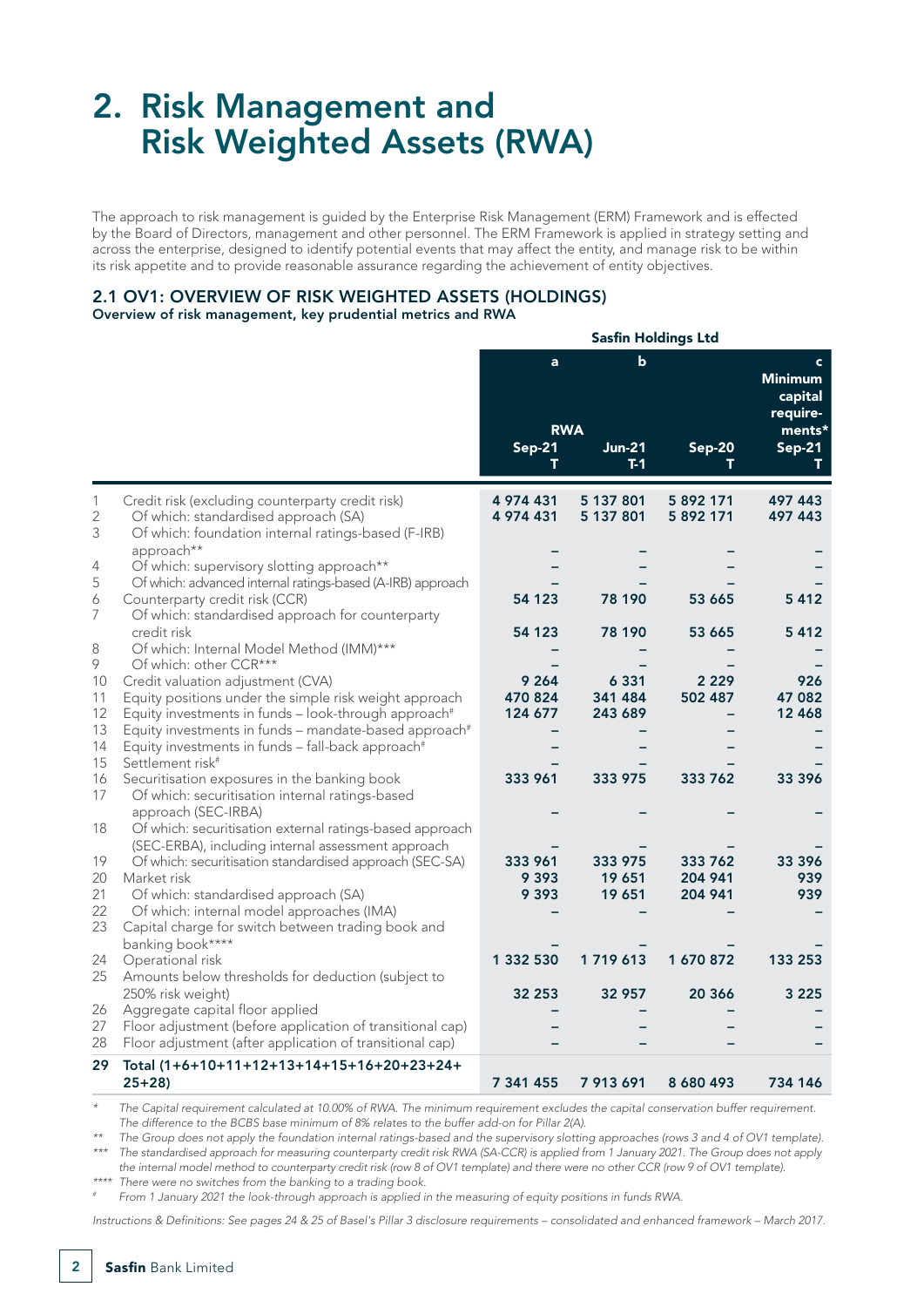### 2. Risk Management and Risk Weighted Assets (RWA) continued

#### 2.2 OV1: OVERVIEW OF RISK WEIGHTED ASSETS (BANK)

Overview of risk management, key prudential metrics and RWA

|                     |                                                                                                                                    | <b>Sasfin Bank Ltd</b> |                        |               |                                                     |
|---------------------|------------------------------------------------------------------------------------------------------------------------------------|------------------------|------------------------|---------------|-----------------------------------------------------|
|                     |                                                                                                                                    | a                      | b                      |               | $\epsilon$<br><b>Minimum</b><br>capital<br>require- |
|                     |                                                                                                                                    |                        | <b>RWA</b>             |               | ments*                                              |
|                     |                                                                                                                                    | <b>Sep-21</b>          | <b>Jun-21</b><br>$T-1$ | <b>Sep-20</b> | $Sep-21$                                            |
| 1                   | Credit risk (excluding counterparty credit risk)                                                                                   | 3 871 489              | 3 930 046              | 4 283 861     | 387 149                                             |
| $\overline{2}$<br>3 | Of which: standardised approach (SA)                                                                                               | 3 871 489              | 3 930 046              | 4 283 861     | 387 149                                             |
|                     | Of which: foundation internal ratings-based (F-IRB)<br>approach**                                                                  |                        |                        |               |                                                     |
| 4                   | Of which: supervisory slotting approach**                                                                                          |                        |                        |               |                                                     |
| 5                   | Of which: advanced internal ratings-based (A-IRB) approach                                                                         |                        |                        |               |                                                     |
| 6                   | Counterparty credit risk (CCR)                                                                                                     | 54 123                 | 78 190                 | 53 665        | 5412                                                |
| 7                   | Of which: standardised approach for counterparty<br>credit risk                                                                    | 54 123                 | 78 190                 | 53 665        | 5412                                                |
| 8                   | Of which: Internal Model Method (IMM)***                                                                                           |                        |                        |               |                                                     |
| 9                   | Of which: other CCR***                                                                                                             |                        |                        |               |                                                     |
| 10                  | Credit valuation adjustment (CVA)                                                                                                  | 9 2 6 4                | 6 3 3 1                | 2 2 2 9       | 926                                                 |
| 11                  | Equity positions under the simple risk weight approach                                                                             | 280 761                | 280 761                | 231 106       | 28 076                                              |
| 12                  | Equity investments in funds - look-through approach <sup>#</sup>                                                                   | 124 677                | 243 689                |               | 12 4 68                                             |
| 13<br>14            | Equity investments in funds - mandate-based approach <sup>#</sup><br>Equity investments in funds - fall-back approach <sup>#</sup> |                        |                        |               |                                                     |
| 15                  | Settlement risk <sup>#</sup>                                                                                                       |                        |                        |               |                                                     |
| 16                  | Securitisation exposures in the banking book                                                                                       | 333 961                | 333 975                | 333 762       | 33 396                                              |
| 17                  | Of which: securitisation internal ratings-based approach                                                                           |                        |                        |               |                                                     |
|                     | (SEC-IRBA)                                                                                                                         |                        |                        |               |                                                     |
| 18                  | Of which: securitisation external ratings-based approach<br>(SEC-ERBA), including internal assessment approach                     |                        |                        |               |                                                     |
| 19                  | Of which: securitisation standardised approach (SEC-SA)                                                                            | 333 961                | 333 975                | 333 762       | 33 396                                              |
| 20                  | Market risk                                                                                                                        | 9 3 9 3                | 19 651                 | 449           | 939                                                 |
| 21                  | Of which: standardised approach (SA)                                                                                               | 9 3 9 3                | 19 651                 | 449           | 939                                                 |
| 22                  | Of which: internal model approaches (IMA)                                                                                          |                        |                        |               |                                                     |
| 23                  | Capital charge for switch between trading book                                                                                     |                        |                        |               |                                                     |
| 24                  | and banking book****<br>Operational risk                                                                                           | 1 099 447              | 1026963                | 928 723       | 109 945                                             |
| 25                  | Amounts below thresholds for deduction (subject to                                                                                 |                        |                        |               |                                                     |
|                     | 250% risk weight)                                                                                                                  |                        |                        |               |                                                     |
| 26                  | Aggregate capital floor applied                                                                                                    |                        |                        |               |                                                     |
| 27                  | Floor adjustment (before application of transitional cap)                                                                          |                        |                        |               |                                                     |
| 28                  | Floor adjustment (after application of transitional cap)                                                                           |                        |                        |               |                                                     |
| 29                  | Total (1+6+10+11+12+13+14+15+16+20+23+24+                                                                                          |                        |                        |               |                                                     |
|                     | $25+28$                                                                                                                            | 5783114                | 5 919 605              | 5 833 795     | 578 311                                             |

*\* The Capital requirement calculated at 10.00% of RWA. The minimum requirement excludes the capital conservation buffer requirement. The difference to the BCBS base minimum (8%) relates to the buffer add-on for Pillar 2(A) and capital conservation buffer.*

*\*\* The Group does not apply the foundation internal ratings-based and the supervisory slotting approaches (rows 3 and 4 of OV1 template). \*\*\* The standardised approach for measuring counterparty credit risk (SA-CCR) is applied from 1 January 2021. The Group does not apply the internal model method to counterparty credit risk (row 8 of OV1 template) and there were no other CCR (row 9 of OV1 template).*

*\*\*\*\* There were no switches from the Banking to a trading book.*

*# From 1 January 2021 the look-through approach is applied in the measuring of equity positions in funds RWA.*

*Instructions & Definitions: See pages 24 & 25 of Basel's Pillar 3 disclosure requirements – consolidated and enhanced framework – March 2017.*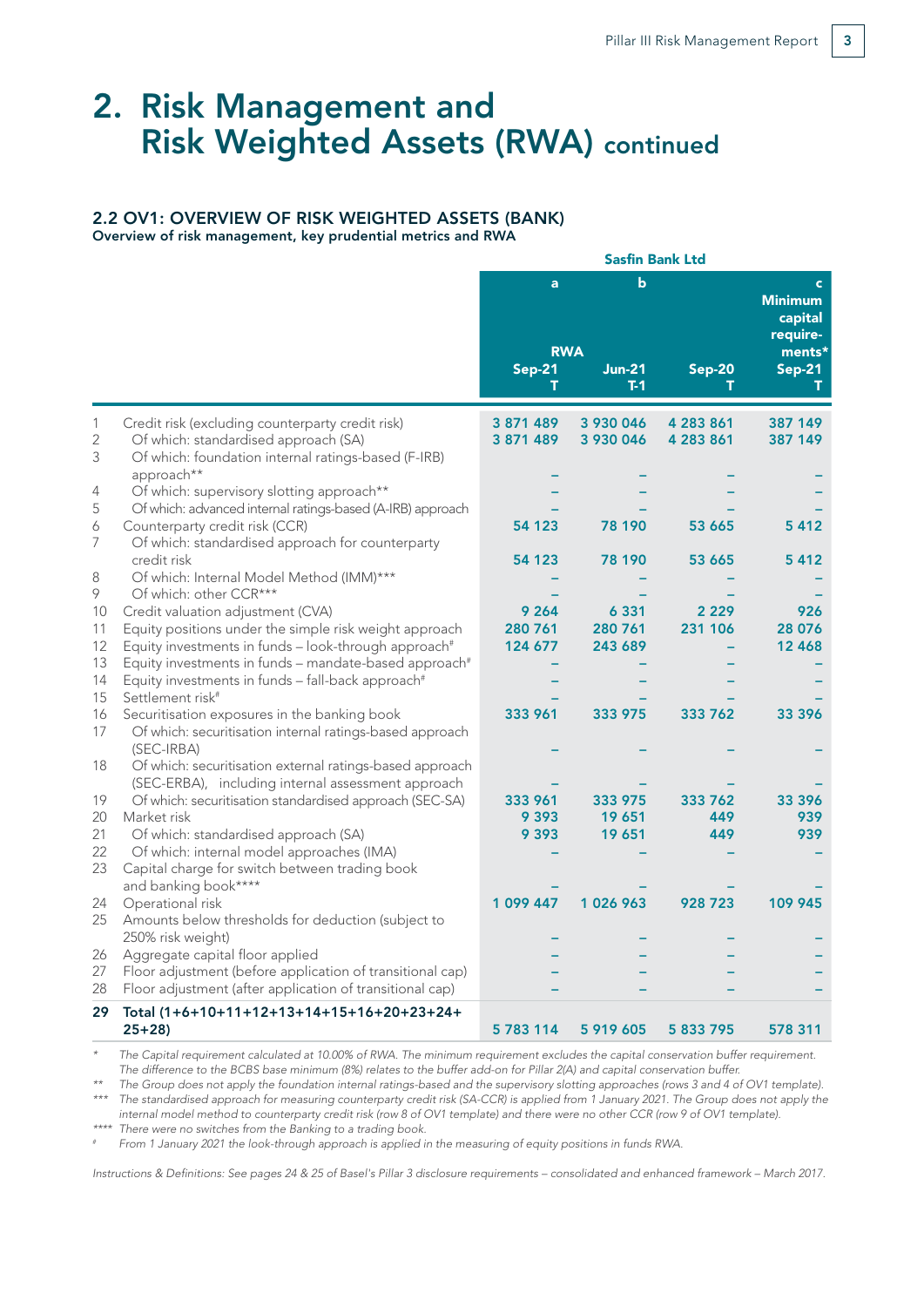## 3. Capital Risk

Governance: The Board is responsible for capital management and has delegated certain aspects of its role to the GRCMC, including setting of appropriate capital targets and ensuring adequate capitalisation. The capital management function is governed primarily by the GRCMC that oversees the risks associated with capital management as well as the Asset and Liability Committee (ALCo) and its subcommittee, the Daily Liquidity Committee.

Management and Measurement: The internal capital management approach is embedded in a formal ICAAP consisting of the Group's risk appetite, capital and risk management frameworks (including capital planning and stress testing). The Board reviews the Group's risk profile to ensure that the level of available capital:

- Exceeds the Group's minimum regulatory capital requirements by a predetermined margin
- Remains sufficient to support the Group's risk profile
- Remains consistent with the Group's strategic goals
- Is sufficient to absorb potential losses under severe stress scenarios

Stress tests are performed on the Group's capital position to determine the impact on the capital position should a severe economic downturn materialise. Stress tests consider changes in the macroeconomic environment, key risks and vulnerabilities within the Group's business model.

Sasfin Holdings Ltd

Capital management also includes strategic allocation of capital and capital optimisation.

### 3.1 KM1: KEY PRUDENTIAL METRICS (HOLDINGS)

### Overview of risk management, key prudential metrics and RWA

|                               |                                                                                                                                                                                                                                                                                                    | <b>Sastin Holdings Ltd</b>                                             |                                                                          |                                                                            |                                                                            |                                                                          |
|-------------------------------|----------------------------------------------------------------------------------------------------------------------------------------------------------------------------------------------------------------------------------------------------------------------------------------------------|------------------------------------------------------------------------|--------------------------------------------------------------------------|----------------------------------------------------------------------------|----------------------------------------------------------------------------|--------------------------------------------------------------------------|
|                               |                                                                                                                                                                                                                                                                                                    | a<br><b>Sep-21</b><br>т                                                | $\mathbf b$<br><b>Jun-21</b><br>$T-1$                                    | $\mathbf{c}$<br><b>Mar-21</b><br>$T-2$                                     | d<br><b>Dec-20</b><br>$T-3$                                                | e<br><b>Sep-20</b><br>$T-4$                                              |
| 1<br>1a<br>2<br>2a<br>3<br>3a | Available capital (amounts)<br>Common Equity Tier 1 (CET1)<br>Fully loaded ECL accounting model<br>Tier 1<br>Fully loaded accounting model Tier 1<br>Total capital<br>Fully loaded ECL accounting model total capital                                                                              | 1 347 859<br>1 347 859<br>1 347 859<br>1 347 859<br>1410939<br>1410939 | 1 349 052<br>1 349 052<br>1 353 802<br>1 353 802<br>1418392<br>1 418 392 | 1 376 967<br>1 376 967<br>1 395 775<br>1 395 775<br>1 469 075<br>1 469 075 | 1 369 337<br>1 369 337<br>1 388 145<br>1 388 145<br>1 465 244<br>1 465 244 | 1 389 291<br>1 389 291<br>1 426 908<br>1426908<br>1 500 320<br>1 500 320 |
| $\overline{4}$                | Risk-weighted assets (amounts)<br>Total risk-weighted assets (RWA)                                                                                                                                                                                                                                 | 7 341 455                                                              | 7 913 691                                                                | 8 680 279                                                                  | 8 5 8 3 4 3 8                                                              | 8 680 493                                                                |
| 5<br>5a<br>6<br>6a<br>7<br>7a | Risk-based capital ratios as a percentage of RWA<br>Common Equity Tier 1 ratio (%)<br>Fully loaded ECL accounting model CET1 (%)<br>Tier 1 ratio (%)<br>Fully loaded ECL accounting model Tier 1 ratio (%)<br>Total capital ratio (%)<br>Fully loaded ECL accounting model total capital ratio (%) | 18.360%<br>18.360%<br>18.360%<br>18.360%<br>19.219%<br>19.219%         | 17.047%<br>17.047%<br>17.107%<br>17.107%<br>17.923%<br>17.923%           | 15.863%<br>15.863%<br>16.080%<br>16.080%<br>16.924%<br>16.924%             | 15.953%<br>15.953%<br>16.172%<br>16.172%<br>17.071%<br>17.071%             | 16.005%<br>16.005%<br>16.438%<br>16.438%<br>17.284%<br>17.284%           |
|                               | Additional CET1 buffer requirements as a<br>percentage of RWA                                                                                                                                                                                                                                      |                                                                        |                                                                          |                                                                            |                                                                            |                                                                          |
| 8<br>9<br>10<br>11            | Capital conservation buffer requirement (2.5% from<br>2019) (%)<br>Countercyclical buffer requirement (%)<br>Bank D-SIB additional requirements (%)<br>Total of bank CET1 specific buffer requirements (%) (row                                                                                    | 2.50%<br>0%<br>0%                                                      | 2.50%<br>0%<br>0%                                                        | 2.50%<br>0%<br>0%                                                          | 2.50%<br>0%<br>0%                                                          | 2.50%<br>$0\%$<br>0%                                                     |
| 12                            | $8 + row 9 + row 10$<br>CET1 available after meeting the bank's minimum                                                                                                                                                                                                                            | 2.500%                                                                 | 2.500%                                                                   | 2.500%                                                                     | 2.500%                                                                     | 2.500%                                                                   |
|                               | capital requirements (%)                                                                                                                                                                                                                                                                           | 9.985%                                                                 | 8.672%                                                                   | 7.488%                                                                     | 7.578%                                                                     | 7.630%                                                                   |
| 13<br>14                      | <b>Basel III Leverage Ratio</b><br>Total Basel III leverage ratio measure<br>Basel III leverage ratio (%) (row 2/row 13)<br>14a Fully loaded ECL accounting model Basel III leverage<br>ratio (%) (row 2A/row 13)                                                                                  | 11 382 202<br>11.84%<br>11.84%                                         | 11 799 933<br>11.47%<br>11.47%                                           | 11 598 130<br>12.03%<br>12.03%                                             | 11 590 084<br>11.98%<br>11.98%                                             | 1022658<br>12.32%<br>12.32%                                              |
| 15<br>16<br>17                | <b>Liquidity Coverage Ratio</b><br>Total HQLA<br>Total net cash outflow<br>LCR ratio (%)                                                                                                                                                                                                           | 1 142 272<br>385 761<br>296.11%                                        | 1 120 952<br>421 247<br>266.10%                                          | 1 061 791<br>408 982<br>259.62%                                            | 1 004 362<br>409 773<br>245.10%                                            | 1 022 658<br>411 016<br>248.81%                                          |
| 18<br>19<br>20                | <b>Net Stable Funding Ratio</b><br>Total available stable funding<br>Total required stable funding<br><b>NSFR</b> ratio                                                                                                                                                                            | 5 029 195<br>4 8 38 5 19<br>103.94%                                    | 5 009 610<br>4792553<br>104.53%                                          | 5 195 500<br>4 162 261<br>124.82%                                          | 4 8 5 0 8 7 7<br>4 129 357<br>117.47%                                      | 4 950 952<br>4 138 204<br>119.64%                                        |

*Instructions: See page 18 of Basel's Pillar 3 disclosure requirements – consolidated and enhanced framework – March 2017.*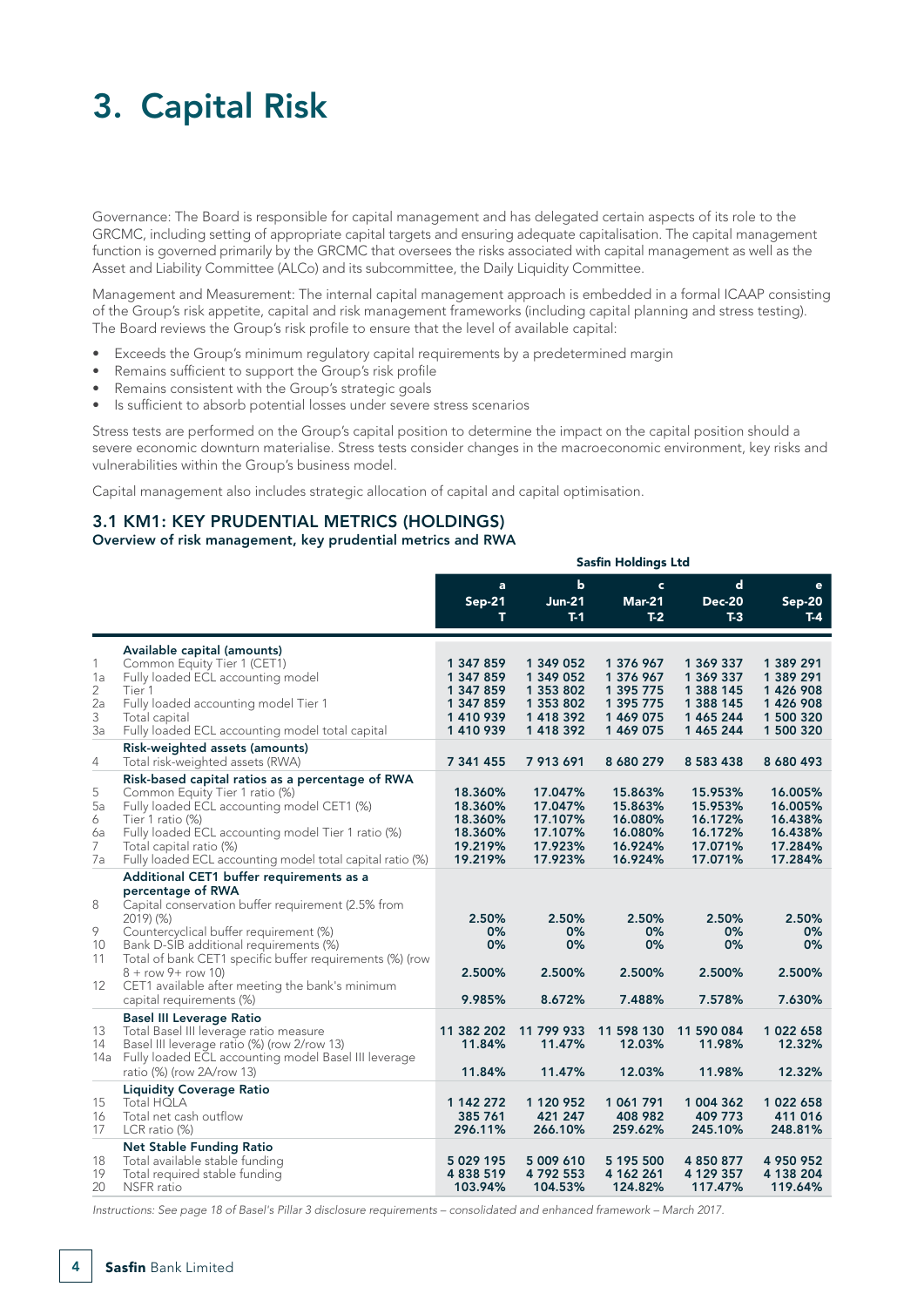### 3. Capital Risk continued

The capital adequacy ratios remain strong, above the minimum regulatory requirements and within the Board approved limits. The decrease in available capital amounts is mainly due to an increase in specified deductions from tier 1 capital.

Total RWA: Decrease from R7.914 billion (Jun-21) to R7.341 billion (Sep-21) due mainly to a decrease in operational risk.

The liquidity coverage ratio remains strong, above the regulatory requirements and within the Board risk appetite. The QoQ increase is mainly attributable to an increase in HQLA coupled with a decrease in net cash outflows.

The net stable funding ratio remains above the regulatory minimum requirement of 100% with no significant QoQ movements.

#### 3.2 KM1: KEY PRUDENTIAL METRICS (BANK)

#### Overview of risk management, key prudential metrics and RWA

|         |                                                                         | <b>Sasfin Bank Ltd</b> |                        |                        |                            |                        |  |
|---------|-------------------------------------------------------------------------|------------------------|------------------------|------------------------|----------------------------|------------------------|--|
|         |                                                                         | a                      | $\mathbf b$            |                        | $\mathbf d$<br>$\mathbf c$ |                        |  |
|         |                                                                         | <b>Sep-21</b><br>т     | <b>Jun-21</b><br>$T-1$ | <b>Mar-21</b><br>$T-2$ | <b>Dec-20</b><br>$T-3$     | <b>Sep-20</b><br>$T-4$ |  |
|         |                                                                         |                        |                        |                        |                            |                        |  |
|         | Available capital (amounts)                                             |                        |                        |                        |                            |                        |  |
| 1       | Common Equity Tier 1 (CET1)                                             | 993 643                | 998 377                | 923 825                | 922 327                    | 921 665                |  |
| 1a      | Fully loaded ECL accounting model                                       | 993 643                | 998 377                | 923 825                | 922 327                    | 921 665                |  |
| 2       | Tier 1                                                                  | 993 643                | 998 377                | 923 825                | 922 327                    | 921 665                |  |
| 2a      | Fully loaded accounting model Tier 1                                    | 993 643                | 998 377                | 923 825                | 922 327                    | 921 665                |  |
| 3       | Total capital                                                           | 1 043 463              | 1 048 445              | 982 524                | 978 570                    | 976 095                |  |
| За      | Fully loaded ECL accounting model total capital                         | 1 043 463              | 1 048 445              | 982 524                | 978 570                    | 976 095                |  |
|         | Risk-weighted assets (amounts)                                          |                        |                        |                        |                            |                        |  |
| 4       | Total risk-weighted assets (RWA)                                        | 5783114                | 5 919 605              | 6 427 726              | 6 141 893                  | 5 833 794              |  |
|         | Risk-based capital ratios as a percentage of RWA                        |                        |                        |                        |                            |                        |  |
| 5       | Common Equity Tier 1 ratio (%)                                          | 17.182%                | 16.866%                | 14.373%                | 15.017%                    | 15.799%                |  |
| 5a<br>6 | Fully loaded ECL accounting model CET1 (%)<br>Tier 1 ratio (%)          | 17.182%<br>17.182%     | 16.866%<br>16.866%     | 14.373%<br>14.373%     | 15.017%<br>15.017%         | 15.799%<br>15.799%     |  |
| 6a      | Fully loaded ECL accounting model Tier 1 ratio (%)                      | 17.182%                | 16.866%                | 14.373%                | 15.017%                    | 15.799%                |  |
| 7       | Total capital ratio (%)                                                 | 18.043%                | 17.711%                | 15.286%                | 15.933%                    | 16.732%                |  |
| 7a      | Fully loaded ECL accounting model total capital ratio (%)               | 18.043%                | 17.711%                | 15.286%                | 15.933%                    | 16.732%                |  |
|         | Additional CET1 buffer requirements as a                                |                        |                        |                        |                            |                        |  |
|         | percentage of RWA                                                       |                        |                        |                        |                            |                        |  |
| 8       | Capital conservation buffer requirement (2.5% from                      |                        |                        |                        |                            |                        |  |
|         | 2019) (%)                                                               | 2.50%                  | 2.50%                  | 2.50%                  | 2.50%                      | 2.50%                  |  |
| 9       | Countercyclical buffer requirement (%)                                  | 0%                     | 0%                     | 0%                     | 0%                         | 0%                     |  |
| 10      | Bank D-SIB additional requirements (%)                                  | 0%                     | 0%                     | 0%                     | 0%                         | 0%                     |  |
| 11      | Total of bank CET1 specific buffer requirements (%) (row                |                        | 2.500%                 |                        |                            |                        |  |
| 12      | $8 + row 9 + row 10$<br>CET1 available after meeting the bank's minimum | 2.500%                 |                        | 2.500%                 | 2.500%                     | 2.500%                 |  |
|         | capital requirements (%)                                                | 8.807%                 | 8.491%                 | 5.998%                 | 6.642%                     | 7.424%                 |  |
|         | <b>Basel III Leverage Ratio</b>                                         |                        |                        |                        |                            |                        |  |
| 13      | Total Basel III leverage ratio measure                                  | 8 8 27 5 39            | 8 489 027              | 8 294 798              | 8 0 5 2 5 1 6              | 8 0 29 119             |  |
| 14      | Basel III leverage ratio (%) (row 2/row 13)                             | 11.26%                 | 11.76%                 | 11.14%                 | 11.45%                     | 11.48%                 |  |
|         | 14a Fully loaded ECL accounting model Basel III leverage                |                        |                        |                        |                            |                        |  |
|         | ratio (%) (row 2A/row 13)                                               | 11.26%                 | 11.76%                 | 11.14%                 | 11.45%                     | 11.48%                 |  |
|         | <b>Liquidity Coverage Ratio</b>                                         |                        |                        |                        |                            |                        |  |
| 15      | Total HQLA                                                              | 1 142 272              | 1 120 952              | 1 061 791              | 1 004 362                  | 1022658                |  |
| 16      | Total net cash outflow                                                  | 385 761                | 421 247                | 408 982                | 409 773                    | 411 016                |  |
| 17      | LCR ratio (%)                                                           | 296.11%                | 266.10%                | 259.62%                | 245.10%                    | 248.81%                |  |
|         | Net Stable Funding Ratio                                                |                        |                        |                        |                            |                        |  |
| 18      | Total available stable funding                                          | 5 029 195              | 5 009 610              | 5 195 500              | 4 850 877                  | 4 950 952              |  |
| 19      | Total required stable funding                                           | 4 838 519              | 4792553                | 4 162 261              | 4 129 357                  | 4 138 204              |  |
| 20      | NSFR ratio (%)                                                          | 103.94%                | 104.53%                | 124.82%                | 117.47%                    | 119.64%                |  |

*Instructions: See page 18 of Basel's Pillar 3 disclosure requirements – consolidated and enhanced framework – March 2017.*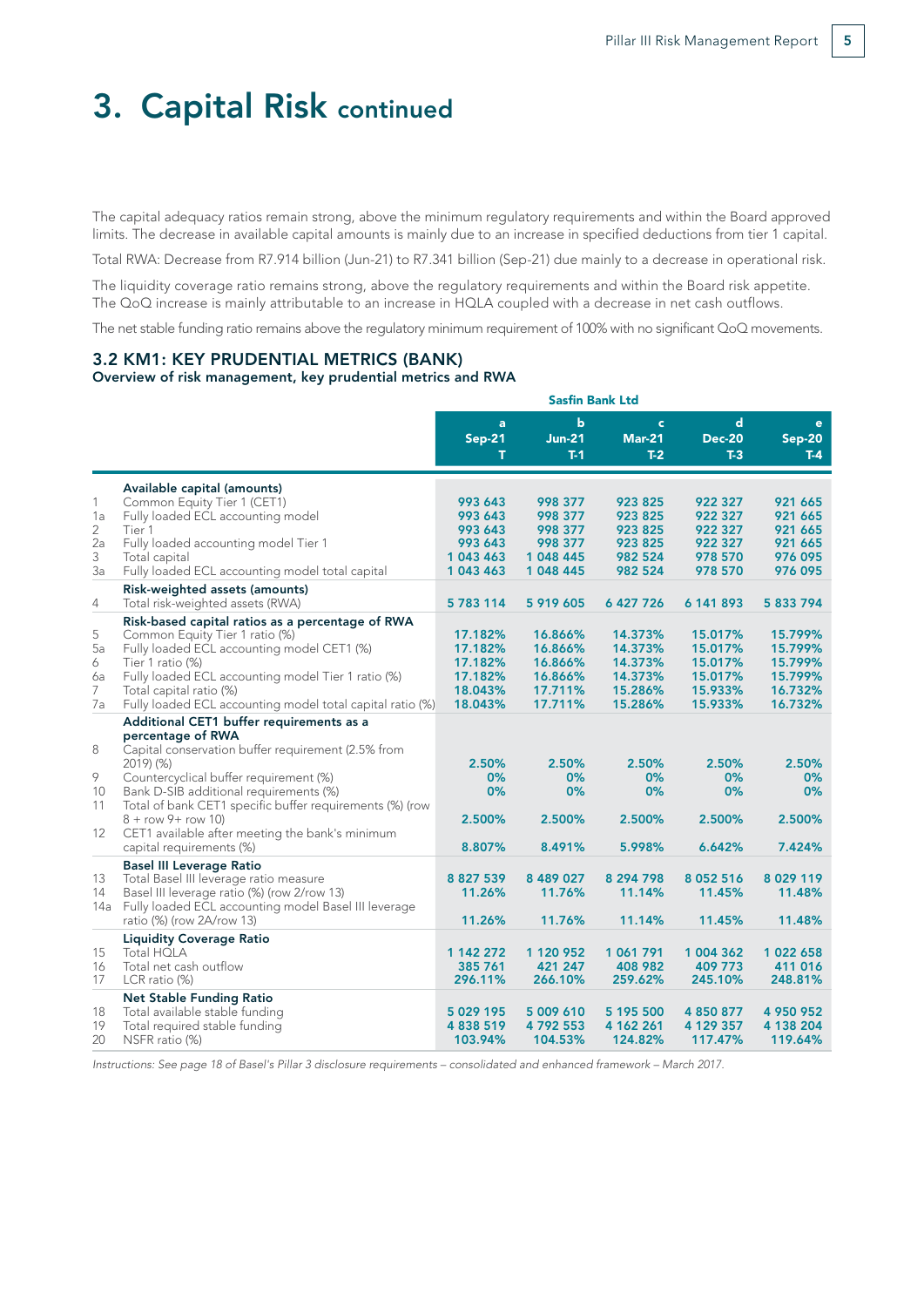## 4. Leverage

Consistent with the treatment in table KM1, the leverage position is shown on a regulatory, IFRS basis.

### LR1: SUMMARY COMPARISON OF ACCOUNTING ASSETS VS LEVERAGE RATIO EXPOSURE (HOLDINGS)

Leverage ratio

|   |                                                                                                                                                                                        | а<br>Sep-2 |
|---|----------------------------------------------------------------------------------------------------------------------------------------------------------------------------------------|------------|
|   | Total consolidated assets as per published financial statements                                                                                                                        | 11 882 931 |
| 2 | Adjustments for investments in banking, financial, insurance or commercial entities that are<br>consolidated for accounting purposes but outside the scope of regulatory consolidation |            |
| 3 | Adjustment for fiduciary assets recognised on the balance sheet pursuant to the operative<br>accounting framework but excluded from the leverage ratio exposure measure                |            |
| 4 | Adjustments for derivative financial instruments                                                                                                                                       | 36 732     |
| 5 | Adjustment for securities financing transactions (i.e. repos and similar secured lending)                                                                                              |            |
| 6 | Adjustments for off-balance sheet items (i.e. conversion to credit equivalent amounts of                                                                                               |            |
|   | off-balance sheet exposures)                                                                                                                                                           | 121 676    |
|   | Other adjustments                                                                                                                                                                      | (659137)   |
| 8 | Leverage ratio exposure measure                                                                                                                                                        | 11 382 202 |

*Instructions & Definitions: See pages 51 & 52 of Basel's Pillar 3 disclosure requirements - consolidated and enhanced framework - March 2017.*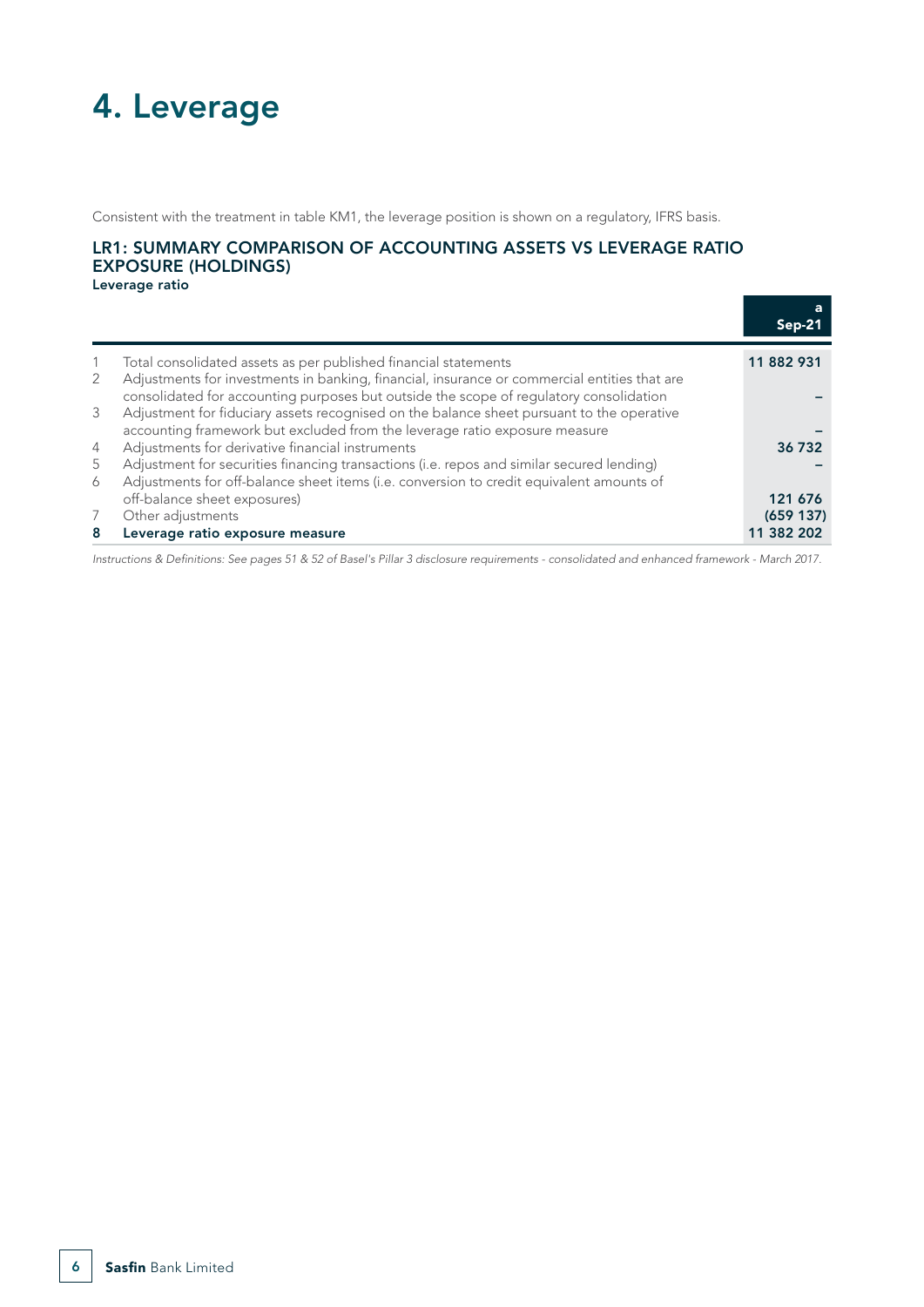### 4. Leverage continued

#### LR2: LEVERAGE RATIO COMMON DISCLOSURE TEMPLATE (HOLDINGS) Leverage ratio

a b Sep-21 Jun-21  $T$  T-1 On-balance sheet exposures 1 On-balance sheet exposures (excluding derivatives and securities financing transactions (SFTs), but including collateral) 11 382 202 11 799 933 2 (Asset amounts deducted in determining Basel III Tier 1 capital) 3 Total on-balance sheet exposures (excluding derivatives and SFTs) (sum of row 1 and 2) 11 382 202 11 799 933 Derivative exposures 4 Replacement cost associated with *all* derivatives transactions (where applicable net of eligible cash variation margin and/or with bilateral netting) 23 954 32 175 5 Add-on amounts for PFE associated with all derivatives transactions 12 778 12 778 27 037 6 Gross-up for derivatives collateral provide where deducted from the balance sheet assets pursuant to the operative accounting framework 7 (Deductions of receivable assets for cash variation margin provided in derivatives transactions) – – 8 (Exempted CCP leg of client-cleared trade exposures) – – 9 Adjusted effective notional amount of written credit derivatives<br>10 (Adjusted effective notional offsets and add-on deductions for v (Adjusted effective notional offsets and add-on deductions for written credit derivatives) 11 Total derivative exposures (sum of rows 4 to 10) 36 732 59 213 Securities financing transactions 12 Gross SFT *assets* (with no recognition of netting), after adjusting for sale accounting transactions – – 13 (Netted amounts of cash payables and cash receivables of gross SFT assets) – – 14 CCR exposure for SFT assets 15 Agent transaction exposures 16 Total securities financing transaction exposures (sum of rows 12 to 15) Other off-balance sheet exposures 17 Off-balance sheet exposure at gross notional amount 742 937 856 292 18 (Adjustments for conversion to credit equivalent amounts) (621 261) (716 220) 19 Off-balance sheet items (sum of rows 17 and 18) 121 676 121 676 140 072 Capital and total exposures 20 Tier 1 capital 1 353 802<br>
21 Total exposures (sum of rows 3, 11, 16 and 19)<br>
21 Total exposures (sum of rows 3, 11, 16 and 19) 21 Total exposures (sum of rows 3, 11, 16 and 19) Leverage ratio 22 Basel III leverage ratio 11.84% 11.47%

*Instructions & Definitions: See pages 53 to 55 of Basel's Pillar 3 disclosure requirements – consolidated and enhanced framework – March 2017.*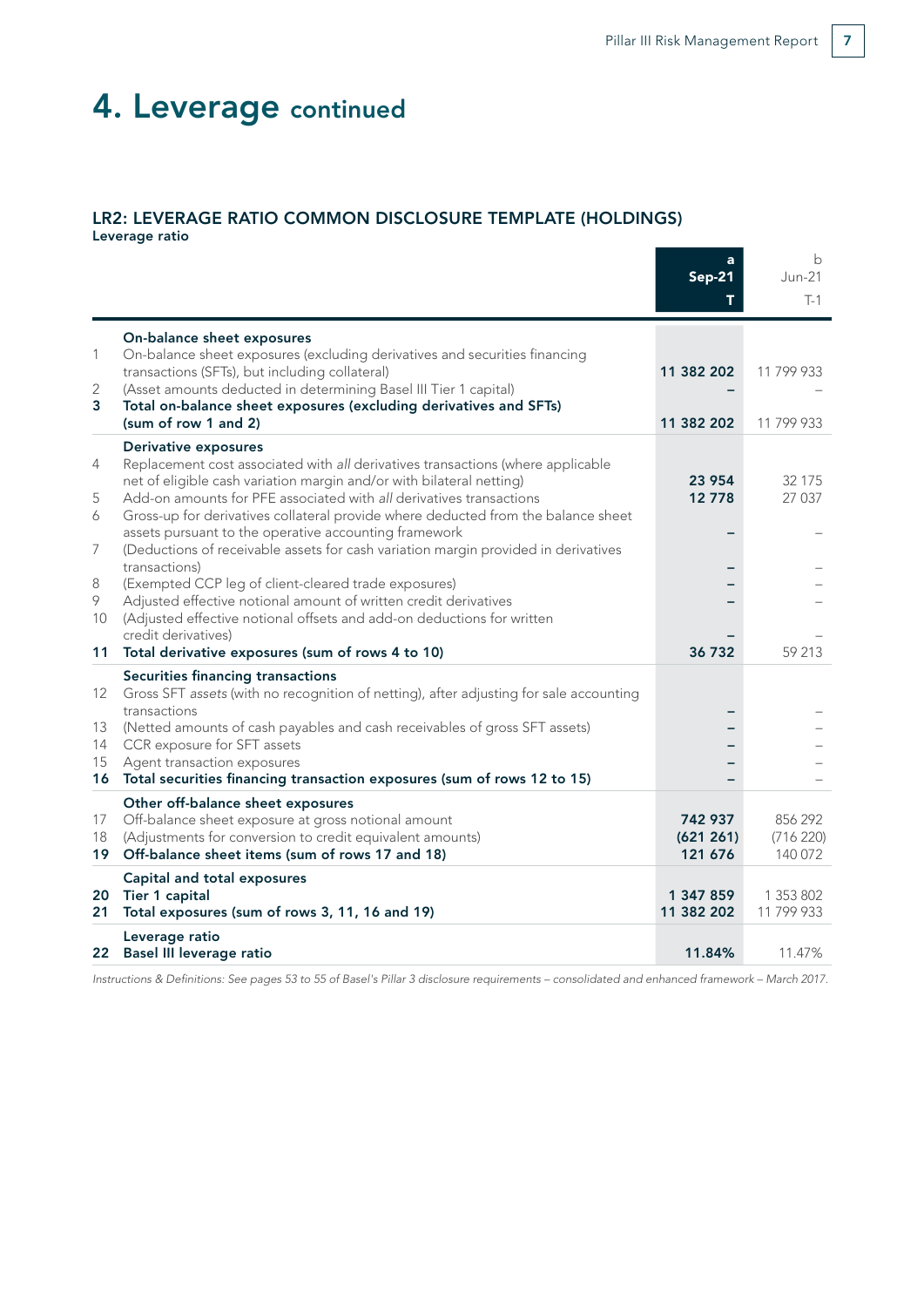### 4. Leverage continued

### LR2: LEVERAGE RATIO COMMON DISCLOSURE TEMPLATE (BANK)

Leverage ratio

|          |                                                                                                                                                         | a             | $\mathbf b$ |
|----------|---------------------------------------------------------------------------------------------------------------------------------------------------------|---------------|-------------|
|          |                                                                                                                                                         | <b>Sep-21</b> | Jun-21      |
|          |                                                                                                                                                         |               | $T-1$       |
|          | On-balance sheet exposures                                                                                                                              |               |             |
| 1        | On-balance sheet exposures (excluding derivatives and securities financing                                                                              |               |             |
| 2        | transactions (SFTs), but including collateral)<br>(Asset amounts deducted in determining Basel III Tier 1 capital)                                      | 8676110       | 8 295 250   |
| 3        | Total on-balance sheet exposures (excluding derivatives and SFTs)                                                                                       |               |             |
|          | (sum of row 1 and 2)                                                                                                                                    | 8676110       | 8 295 250   |
|          | <b>Derivative exposures</b>                                                                                                                             |               |             |
| 4        | Replacement cost associated with all derivatives transactions (where applicable<br>net of eligible cash variation margin and/or with bilateral netting) | 23 954        | 32 175      |
| 5        | Add-on amounts for PFE associated with all derivatives transactions                                                                                     | 12778         | 27 037      |
| 6        | Gross-up for derivatives collateral provide where deducted from the balance sheet                                                                       |               |             |
| 7        | assets pursuant to the operative accounting framework<br>(Deductions of receivable assets for cash variation margin provided in derivatives             |               |             |
|          | transactions)                                                                                                                                           |               |             |
| 8        | (Exempted CCP leg of client-cleared trade exposures)                                                                                                    |               |             |
| 9        | Adjusted effective notional amount of written credit derivatives                                                                                        |               |             |
| 10       | (Adjusted effective notional offsets and add-on deductions for written credit<br>derivatives)                                                           |               |             |
| 11       | Total derivative exposures (sum of rows 4 to 10)                                                                                                        | 36732         | 59 213      |
|          | Securities financing transactions                                                                                                                       |               |             |
| 12       | Gross SFT assets (with no recognition of netting), after adjusting for sale                                                                             |               |             |
|          | accounting transactions                                                                                                                                 |               |             |
| 13<br>14 | (Netted amounts of cash payables and cash receivables of gross SFT assets)<br>CCR exposure for SFT assets                                               |               |             |
| 15       | Agent transaction exposures                                                                                                                             |               |             |
|          | 16 Total securities financing transaction exposures (sum of rows 12 to 15)                                                                              |               |             |
|          | Other off-balance sheet exposures                                                                                                                       |               |             |
| 17<br>18 | Off-balance sheet exposure at gross notional amount<br>(Adjustments for conversion to credit equivalent amounts)                                        | 114 697       | 140 073     |
| 19       | Off-balance sheet items (sum of rows 17 and 18)                                                                                                         | 114 697       | 140 073     |
|          | Capital and total exposures                                                                                                                             |               |             |
| 20       | Tier 1 capital                                                                                                                                          | 993 643       | 998 377     |
| 21       | Total exposures (sum of rows 3, 11, 16 and 19)                                                                                                          | 8827539       | 8 489 027   |
|          | Leverage ratio                                                                                                                                          |               | 11.76%      |
|          | 22 Basel III leverage ratio                                                                                                                             | 11.26%        |             |

*Instructions & Definitions: See pages 53 to 55 of Basel's Pillar 3 disclosure requirements – consolidated and enhanced framework – March 2017.*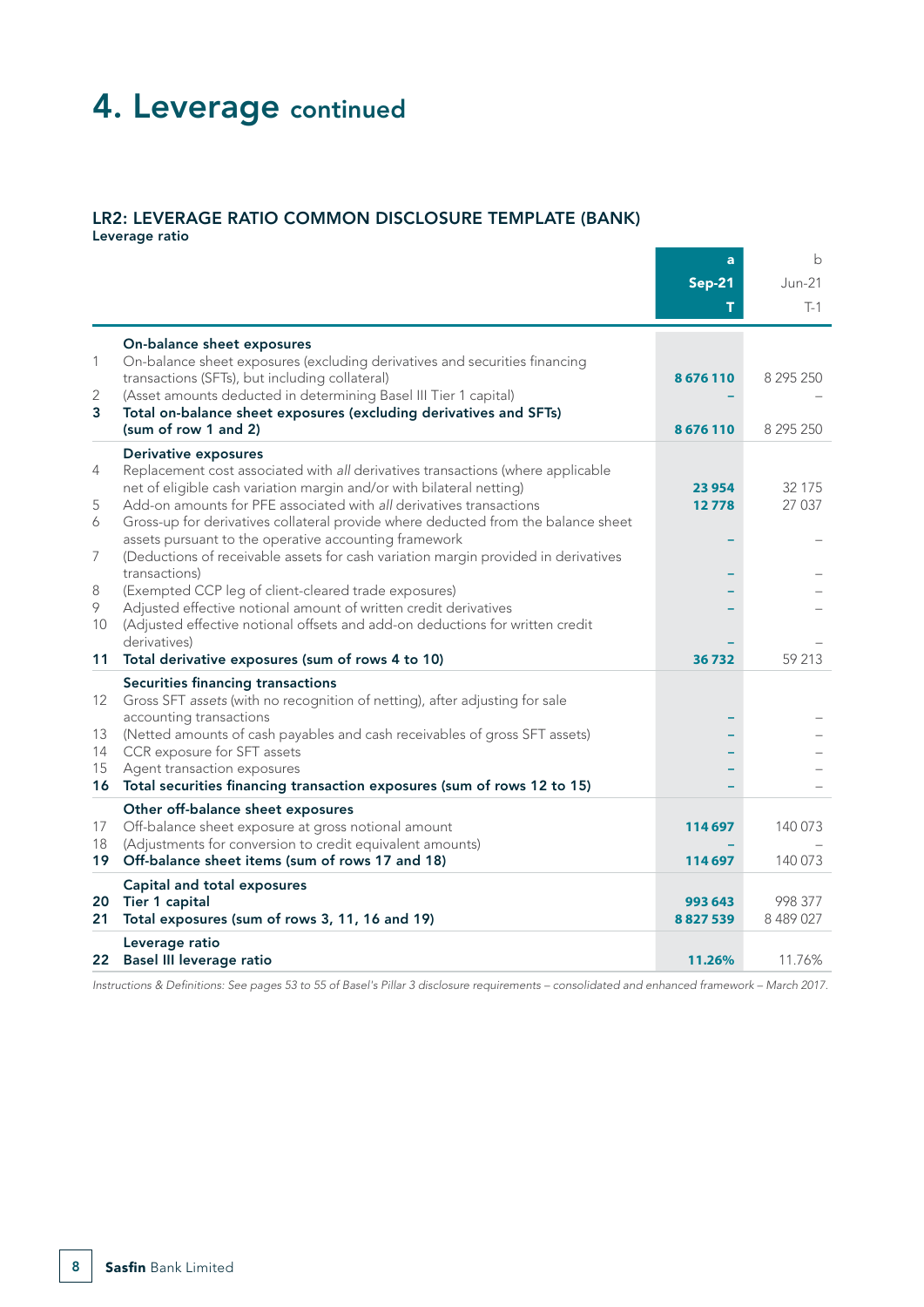## 5. Liquidity

#### LIQ1: LIQUIDITY COVERAGE RATIO (LCR)

|                 |                                                                                                                  | a<br><b>Total</b><br>unweighted<br>value<br>(average) | $\mathbf b$<br><b>Total</b><br>weighted<br>value<br>(average) |
|-----------------|------------------------------------------------------------------------------------------------------------------|-------------------------------------------------------|---------------------------------------------------------------|
| 1               | <b>High-quality liquid assets</b><br><b>Total HOLA</b>                                                           |                                                       | 1 142 272                                                     |
|                 |                                                                                                                  |                                                       |                                                               |
| 2               | <b>Cash outflows</b><br>Retail deposits and deposits from small business customers, of which:                    | 1 132 008                                             | 113 201                                                       |
| 3               | Stable deposits                                                                                                  |                                                       |                                                               |
| 4               | Less stable deposits                                                                                             | 1 132 008                                             | 113 201                                                       |
| 5               | Unsecured wholesale funding, of which:                                                                           | 3727776                                               | 1 078 015                                                     |
| 6               | Operational deposits (all counterparties) and deposits in networks of                                            |                                                       |                                                               |
|                 | cooperative banks                                                                                                |                                                       |                                                               |
| 7               | Non-operational deposits (all counterparties)                                                                    | 3727776                                               | 1 078 015                                                     |
| 8               | Unsecured debt                                                                                                   |                                                       |                                                               |
| 9               | Secured wholesale funding                                                                                        | 733 407                                               |                                                               |
| 10<br>11        | Additional requirements, of which:<br>Outflows related to derivative exposures and other collateral requirements | 844 436<br>14 5 8 6                                   | 222 667<br>14 5 8 6                                           |
| 12              | Outflows related to loss of funding of debt products                                                             |                                                       |                                                               |
| 13              | Credit and liquidity facilities                                                                                  | 829 850                                               | 208 082                                                       |
| 14              | Other contractual funding obligations                                                                            | 129 162                                               | 129 162                                                       |
| 15              | Other contingent funding obligations                                                                             |                                                       |                                                               |
| 16              | <b>TOTAL CASH OUTFLOWS</b>                                                                                       |                                                       | 1 543 046                                                     |
|                 | <b>Cash inflows</b>                                                                                              |                                                       |                                                               |
| 17 <sub>1</sub> | Secured lending (e.g. reverse repo)                                                                              | 1 075 531                                             | 1 075 531                                                     |
| 18              | Inflows from fully performing exposures                                                                          | 224 961                                               | 112 481                                                       |
| 19              | Other cash inflows                                                                                               | 85 378                                                | 50 167                                                        |
| 20              | <b>TOTAL CASH INFLOWS</b>                                                                                        | 1 385 870                                             | 1 238 179                                                     |
|                 |                                                                                                                  |                                                       |                                                               |
| R'000           |                                                                                                                  |                                                       | <b>Total</b><br>adjusted<br>value                             |
| 21              | <b>Total HQLA</b>                                                                                                |                                                       | 1 142 272                                                     |
|                 | .<br>$\sim$ $\sim$                                                                                               |                                                       |                                                               |

22 Total net cash outflows 385 761 23 Liquidity coverage ratio (%) 296.11%

*Instructions & Definitions: See pages 59 & 60 of Basel's Pillar 3 disclosure requirements – consolidated and enhanced framework – March 2017.*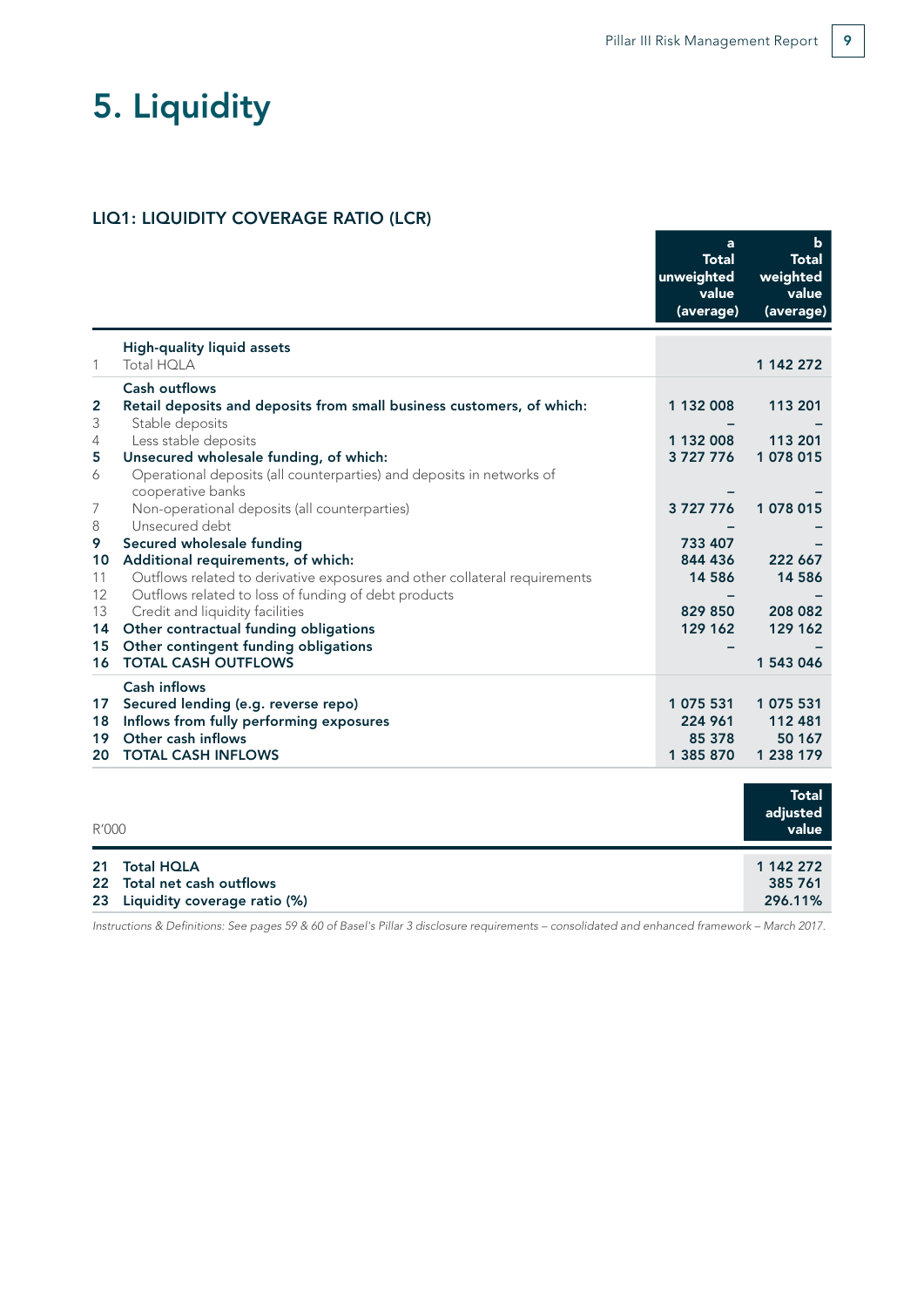## 5. Liquidity continued

### LIQ2: NET STABLE FUNDING RATIO (NSFR)

|                         |                                                                                               | $\mathbf d$<br>$\mathbf b$<br>$\mathbf{a}$<br>$\mathbf{c}$<br>Unweighted value by residual maturity |               |               | $\mathbf e$   |               |
|-------------------------|-----------------------------------------------------------------------------------------------|-----------------------------------------------------------------------------------------------------|---------------|---------------|---------------|---------------|
|                         |                                                                                               | <b>No</b>                                                                                           |               | 6 months      |               | Weighted      |
|                         |                                                                                               | maturity                                                                                            | <6 months     | to $<$ 1 year | $\geq$ 1 year | value         |
|                         | Available stable funding (ASF) item                                                           |                                                                                                     |               |               |               |               |
| 1                       | Capital:                                                                                      |                                                                                                     |               |               | 1 141 451     | 1 141 451     |
| $\overline{2}$          | Regulatory capital                                                                            |                                                                                                     |               |               | 1 141 451     | 1 141 451     |
| 3                       | Other capital instruments                                                                     |                                                                                                     |               |               |               |               |
| 4                       | Retail deposits and deposits from small business                                              |                                                                                                     |               |               |               |               |
|                         | customers:                                                                                    |                                                                                                     | 2 005 950     | 260 347       | 44 206        | 2 083 873     |
| 5                       | Stable deposits                                                                               |                                                                                                     |               |               |               |               |
| 6                       | Less stable deposits                                                                          | $\overline{\phantom{0}}$                                                                            | 2 005 950     | 260 347       | 44 206        | 2 083 873     |
| 7                       | Wholesale funding:                                                                            |                                                                                                     | 1 003 033     | 52 227        | 34 897        | 562 527       |
| 8                       | Operational deposits                                                                          |                                                                                                     |               |               |               |               |
| 9                       | Other wholesale funding                                                                       |                                                                                                     | 1 003 033     | 52 227        | 34 897        | 562 527       |
| 10                      | Liabilities with matching interdependent assets<br>Other liabilities:                         |                                                                                                     |               | 43783         | 516 258       |               |
| 11<br>$12 \overline{ }$ | NSFR derivative liabilities                                                                   |                                                                                                     | 2884536       |               |               | 1 241 344     |
| 13                      | All other liabilities and equity not included in                                              |                                                                                                     |               |               |               |               |
|                         | the above categories                                                                          |                                                                                                     | 2884536       | 43783         | 516 258       | 1 241 344     |
| 14                      | <b>Total ASF</b>                                                                              |                                                                                                     |               |               |               | 5 0 29 1 9 5  |
|                         | Required stable funding (RSF) item                                                            |                                                                                                     |               |               |               |               |
| 15                      | Total NSFR high-quality liquid assets (HQLA)                                                  |                                                                                                     |               |               |               | 75 765        |
| 16                      | Deposits held at other financial institutions for                                             |                                                                                                     |               |               |               |               |
|                         | operational purposes                                                                          |                                                                                                     |               |               |               |               |
| 17                      | Performing loans and securities:                                                              |                                                                                                     | 3 3 3 5 0 2 2 | 728 847       | 3 486 530     | 3 822 210     |
| 18                      | Performing loans to financial institutions                                                    |                                                                                                     |               |               |               |               |
|                         | secured by Level 1 HQLA                                                                       |                                                                                                     | 197 496       | 219 697       | 491 773       | 45 448        |
| 19                      | Performing loans to financial institutions                                                    |                                                                                                     |               |               |               |               |
|                         | secured by non-Level 1 HQLA and unsecured<br>performing loans to financial institutions       |                                                                                                     | 1603176       | 334 806       | 283 002       | 690 881       |
| 20                      | Performing loans to non-financial corporate                                                   |                                                                                                     |               |               |               |               |
|                         | clients, loans to retail and small business                                                   |                                                                                                     |               |               |               |               |
|                         | customers, and loans to sovereigns, central                                                   |                                                                                                     |               |               |               |               |
|                         | banks and PSEs, of which:                                                                     |                                                                                                     | 724 865       | 174 344       | 2 344 462     | 2 442 398     |
| 21                      | With a risk weight of less than or equal to                                                   |                                                                                                     |               |               |               |               |
|                         | 35% under the Basel II standardised<br>approach for credit risk                               |                                                                                                     |               |               | 367 293       | 238 741       |
| 22                      | Performing residential mortgages, of which:                                                   |                                                                                                     |               |               |               |               |
| 23                      | With a risk weight of less than or equal to                                                   |                                                                                                     |               |               |               |               |
|                         | 35% under the Basel II standardised                                                           |                                                                                                     |               |               |               |               |
|                         | approach for credit risk                                                                      |                                                                                                     |               |               |               |               |
| 24                      | Securities that are not in default and do not                                                 |                                                                                                     |               |               |               |               |
|                         | qualify as HQLA, including exchange-traded                                                    |                                                                                                     |               |               |               |               |
|                         | equities                                                                                      |                                                                                                     | 809 485       |               |               | 404 742       |
| 25                      | Assets with matching interdependent liabilities<br>Other liabilities:                         |                                                                                                     |               |               | 909 100       | 910 820       |
| 26                      |                                                                                               |                                                                                                     | 1720          |               |               |               |
| 27<br>28                | Physical traded commodities, including gold<br>Assets posted as initial margin for derivative |                                                                                                     |               |               |               |               |
|                         | contracts and contributions to default funds                                                  |                                                                                                     |               |               |               |               |
|                         | of CCPs                                                                                       |                                                                                                     |               |               |               |               |
| 29                      | NSFR derivative assets                                                                        |                                                                                                     | 1720          |               |               | 1720          |
| 30                      | NSFR derivative liabilities before deduction                                                  |                                                                                                     |               |               |               |               |
|                         | of variation margin posted                                                                    |                                                                                                     |               |               |               |               |
| 31                      | All other assets not included in the                                                          |                                                                                                     |               |               |               |               |
|                         | above categories                                                                              |                                                                                                     |               |               | 909 100       | 909 100       |
| 32                      | Off-balance sheet items                                                                       |                                                                                                     |               |               |               | 75 173        |
| 33                      | <b>Total RSF</b>                                                                              |                                                                                                     |               |               |               | 4 8 3 8 5 1 9 |
| 34                      | Net Stable Funding Ratio (%)                                                                  |                                                                                                     |               |               |               | 103.94%       |

*Instructions & Definitions: See pages 61 to 64 of Basel's Pillar 3 disclosure requirements – consolidated and enhanced framework – March 2017.*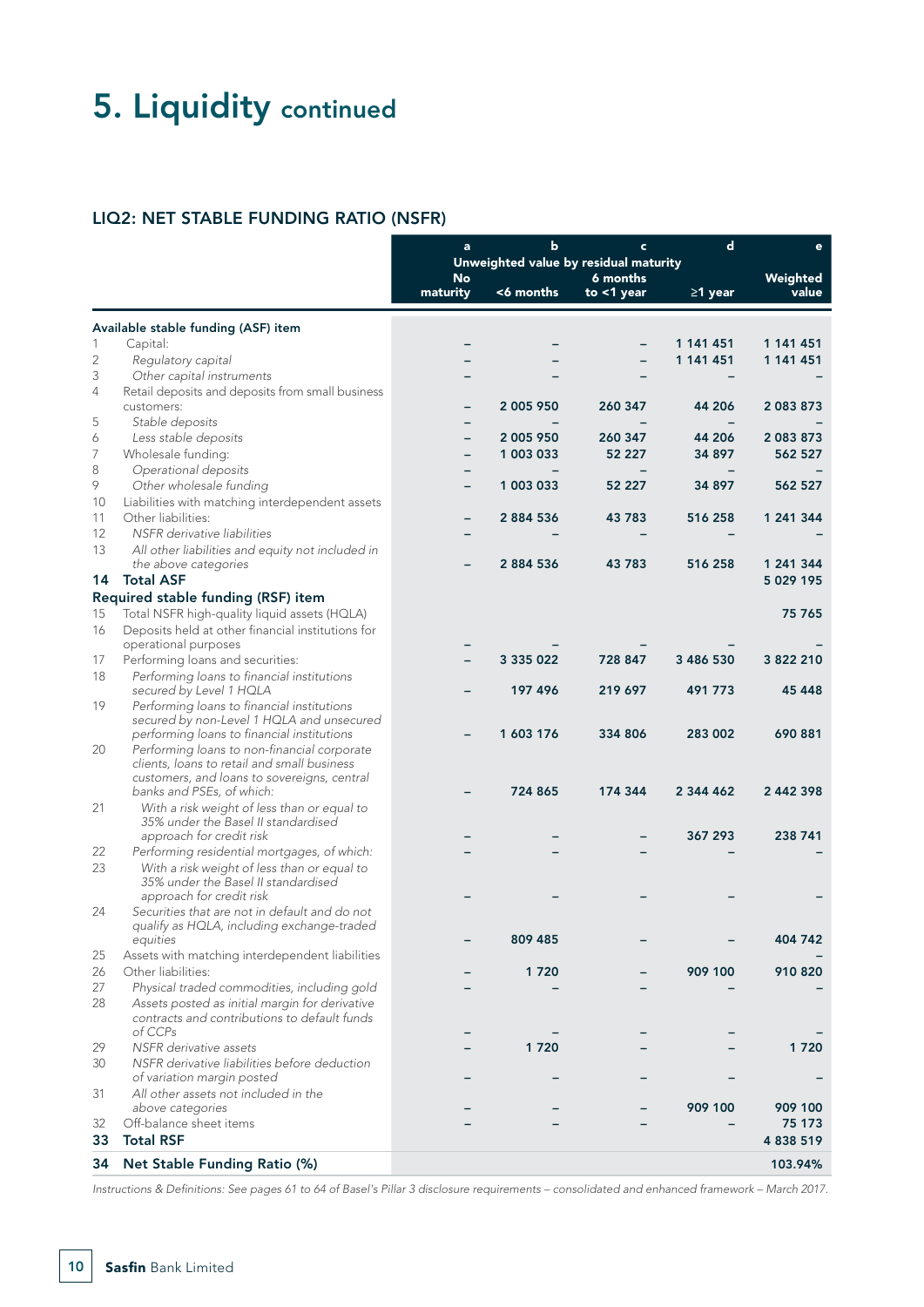## Corporate details

| Country of incorporation and domicile    | South Africa                                                                                                                                      |
|------------------------------------------|---------------------------------------------------------------------------------------------------------------------------------------------------|
| Company registration number              | 1987/002097/06                                                                                                                                    |
| Tax reference number                     | 9300/204/71/7                                                                                                                                     |
| Independent Non-Executive Chair*         | Deon de Kock                                                                                                                                      |
| <b>Executive Directors</b>               | Michael Sassoon (Group CEO)<br>Angela Pillay (Group FD)                                                                                           |
| Independent Non-Executive Directors**    | Richard Buchholz (Lead Independent Director)<br>Eileen Wilton<br>Mark Thompson<br>Tapiwa Njikizana<br>Tienie van der Mescht                       |
| Non-Independent, Non-Executive Directors | Gugu Dingaan<br>Nontobeko Ndhlazi<br>Roland Sassoon<br>Shaun Rosenthal (Alternate)                                                                |
| <b>Group Company Secretary</b>           | Charissa De Jager                                                                                                                                 |
| <b>Transfer secretaries</b>              | Computershare Investor Services (Proprietary) Limited<br>Rosebank Towers<br>15 Biermann Avenue<br>Rosebank<br>Johannesburg<br>2196                |
| <b>Sponsor</b>                           | Sasfin Capital (Pty) Ltd (a member of the Sasfin Group)                                                                                           |
| Independent sponsor                      | Deloitte & Touche Sponsor Services (Proprietary) Limited                                                                                          |
| <b>Auditors</b>                          | PwC Inc.                                                                                                                                          |
| <b>Registered office</b>                 | 29 Scott Street Waverley<br>Johannesburg 2090<br>Tel: +27 11 809 7500<br>Fax: +27 11 887 6167/2489<br>Company registration number: 1987/002097/06 |
| <b>Postal address</b>                    | PO Box 95104<br><b>Grant Park</b><br>Johannesburg<br>2051                                                                                         |
| Website                                  | www.sasfin.com                                                                                                                                    |
| E-mail                                   | investorrelations@sasfin.com                                                                                                                      |

*\* Roy Andersen retired as Chair of the Company on 25 November 2021 and as Independent Non-Executive Director on 26 November 2021. \*\* Grant Dunnington retired as Independent Non-Executive Director on 25 November 2021 and Tienie van der Mescht was appointed as Independent Non-Executive Director on 26 November 2021.*